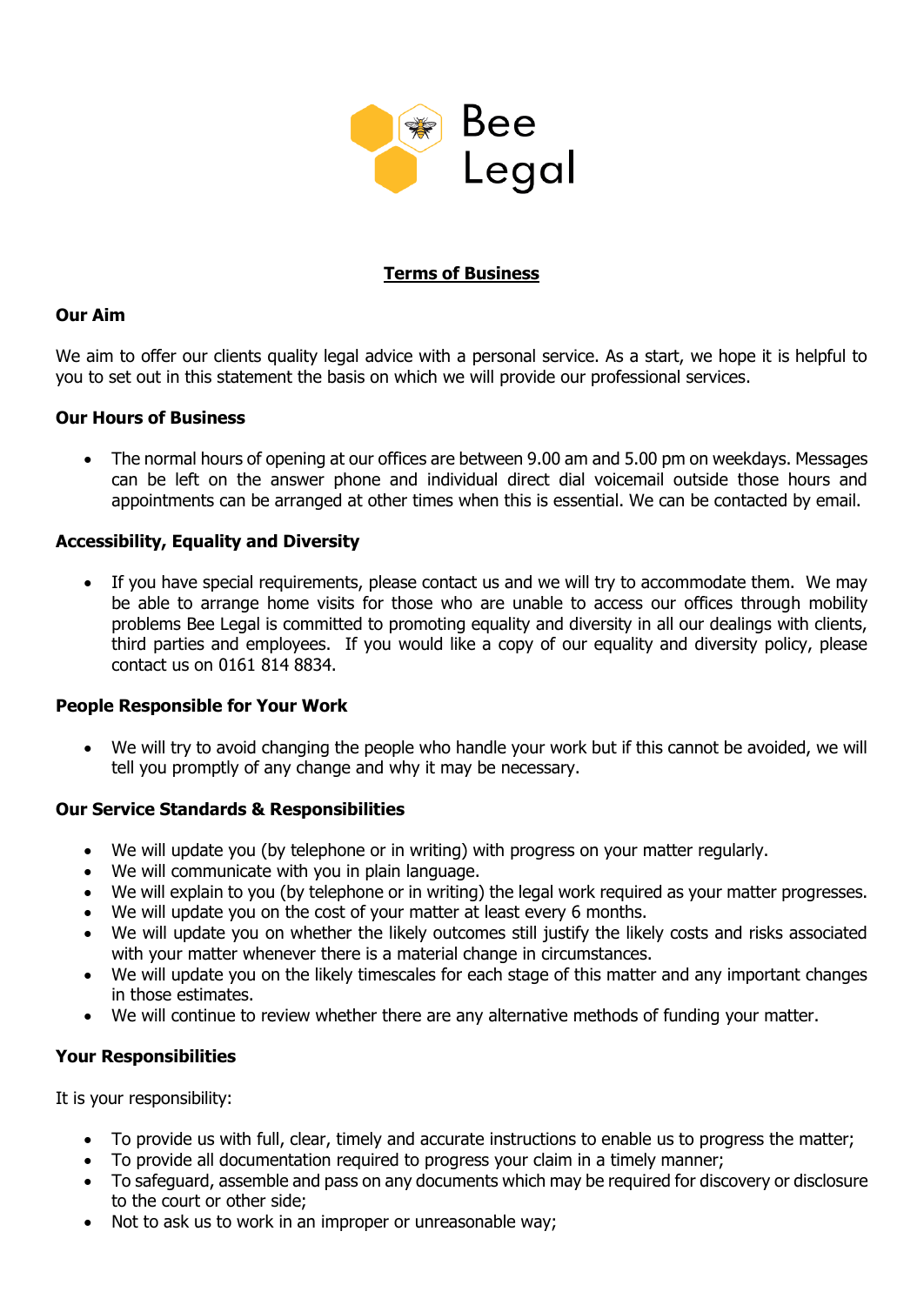- Not to deliberately mislead us;
- To attend required medical, expert or court appointments;
- To pay all monies requested on account promptly;
- To cooperate with us:
- To treat all members of our staff with respect and in accordance with our equity and diversity policy;
- To understand that a sudden or illogical change of instructions may increase costs, affect third parties, or trigger a money laundering reporting obligation (see Identity, Disclosure and Confidentiality below).

#### **Charges and Expenses**

- Our charges will be calculated mainly by reference to the time actually spent by the solicitors and other staff in respect of any work which they do on your behalf. This may include meetings with you and perhaps others; reading, preparing and working on papers; making and receiving telephone calls, e-mails, faxes and text messages; preparation of any detailed costs estimates, schedules and bills; attending at court; and time necessarily spent travelling away from the office. From time to time we may arrange for some of this work to be carried out by persons not directly employed by us; such work will be charged to you at the hourly rate which would be charged if we had done the work ourselves.
- Routine letters, e-mails and texts that we send and routine telephone calls that we make and receive are charged at one-tenth of the hourly rate. Routine letters, e-mails and texts received are charged at one-twentieth of the hourly rate. Other letters, e-mails and calls are charged on a time spent basis.
- Our hourly rates have to be reviewed periodically to reflect increases in overhead costs and inflation. Normally the rates are reviewed with effect from 1 January each year. If a review is carried out before this matter has been concluded, we will inform you of any variation in the rate before it takes effect.
- In addition to the time spent, we may take into account a number of factors including any need to carry out work outside our normal office hours, the complexity of the issues, the speed at which action has to be taken and any particular specialist expertise which the case may demand. An increase in the rates may be applied to reflect such factors. It is not always possible to indicate how these aspects may arise but on present information we would expect them to be sufficiently taken into account in the rates which we have quoted. Where we consider that an increase in the rates is appropriate we will explain this to you.
- Solicitors have to pay out various other expenses on behalf of clients such as court fees, experts' fees, and so on. We have no obligation to make such payments unless you have provided us with the funds for that purpose. This may be from insurance or other funding arrangements. VAT is payable on certain expenses. We refer to such payments generally as 'disbursements'.
- If, for any reason, this matter does not proceed to completion, we will be entitled to charge you for work done and expenses incurred.
- Any fixed fees quoted do not include excessive telephone calls or attendances of a non-legal nature or discussions of anything unrelated to the matter.

## **Payment Arrangements**

#### (i) Conditional Fee Arrangements

If you have entered into a Conditional fee Arrangement (CFA) (commonly known as a 'No Win No Fee Agreemen't) then the rest of this section does not apply to you and we refer you to the CFA document itself and the accompanying guidance notes headed 'What you need to know about a CFA'.

## (ii) Private Clients

• We may ask clients to pay interim bills and/or sums of money from time to time on account of the charges and expenses which are expected in the following weeks or months. We find that this helps clients in budgeting for costs as well as keeping them informed of the legal expenses which are being incurred. If such requests are not met with prompt payment, delay in the progress of a case may result. In the unlikely event of any bill or request for payment not being met, this firm must reserve the right to stop acting for you further.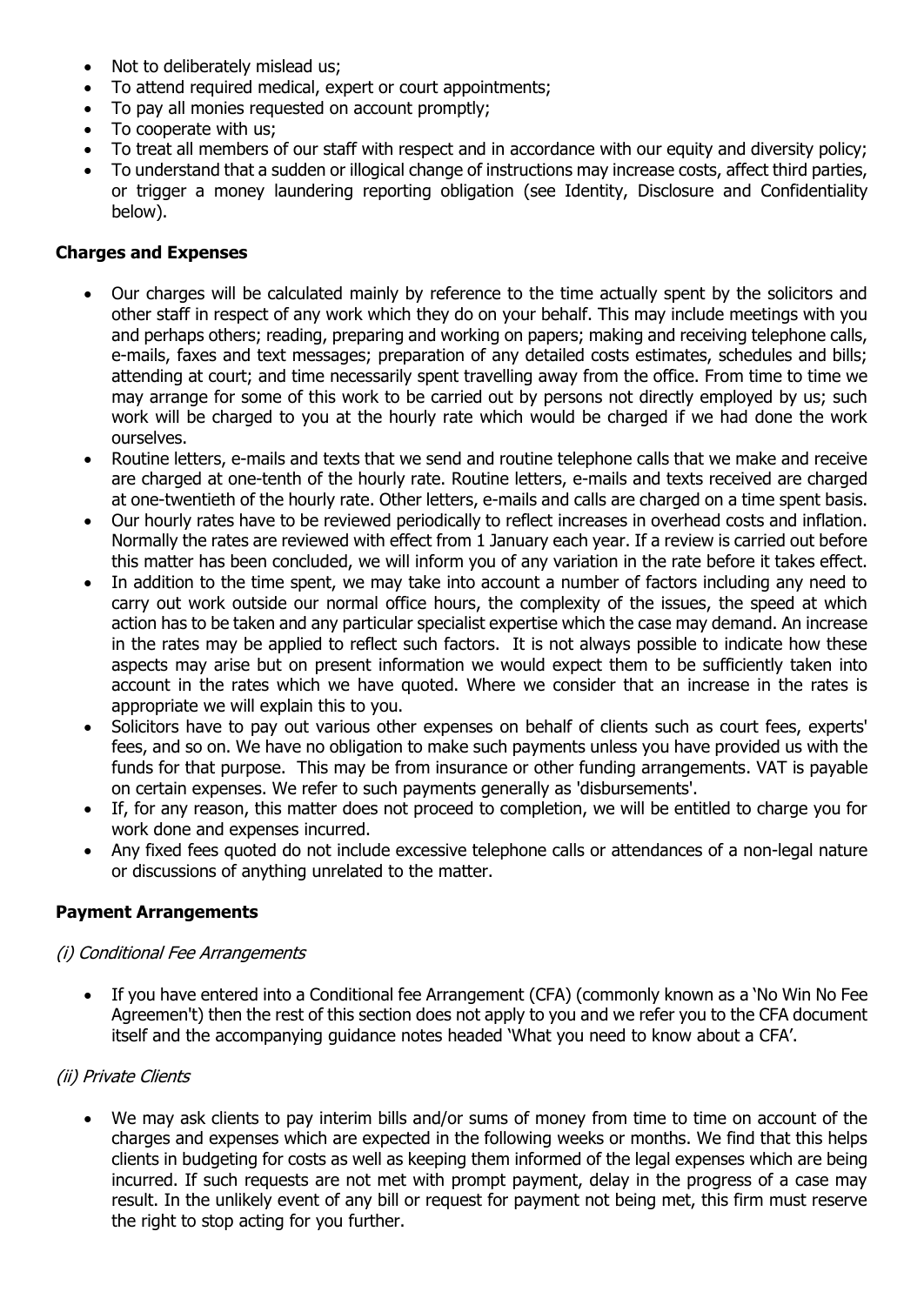- Payment is due to us immediately as services have been carried out over a period of time. Interest will be charged from the date of the invoice on a daily basis at 4% over Base Rate where the invoice remains unpaid after 30 days. It is within our discretion to waiver this interest penalty if we deem it appropriate to do so.
- Cases where a settlement or lump sum due to you is received. If sufficient funds are available on receipt, and we have sent you a bill, we will deduct our charges and expenses from the funds received.
- The common law entitles us to retain any money, papers or other property belonging to you which properly come into our possession pending payment of our costs, whether or not the property is acquired in connection with the matter for which the costs were incurred. This is known as a 'general lien'. We are not entitled to sell property held under a lien but we are entitled to hold property, other than money, even if the value of it greatly exceeds the amount due to us in respect of costs.
- If we are conducting litigation for you, we have additional rights in any property recovered or preserved for you whether it is in our possession or not and in respect of all costs incurred, whether billed or unbilled. We also have a right to ask the court to make a charging order in our favour for any assessed costs.
- Most departments do not accept cash payments. In any event, we do not accept payments to us in cash in excess of £500. If you try to avoid this policy by depositing cash straight to our account, we may charge you for any additional checks we decide are necessary to prove the source of the funds. We can accept payment by credit or debit card.
- Where we have to pay money to you, it will be paid by cheque or bank transfer. It will not be paid in cash or to a third party.
- If you have a complaint about our bill you may have a right to object to it by making a complaint to The Legal Ombudsman and/or by applying to the Court for an assessment of the bill under Part III of the Solicitors Act 1974. The Legal Ombudsman may not consider a complaint about a bill if you have already applied to the Court for assessment of the bill.

## **Other Parties' Charges and Expenses/Third Party Fees**

- In some cases and transactions a client may be entitled to payment of costs by some other person. It is important that you understand that in such circumstances, the other person may not be required to pay all the charges and expenses which you incur with us. You have to pay our charges and expenses in the first place and any amounts which can be recovered will be a contribution towards them.
- If you are successful and a court orders another party to pay some or all of your charges and expenses, interest can be claimed on them from the other party from the date of the court order. We will account to you for such interest to the extent that you have paid our charges or expenses on account, but we are entitled to the rest of that interest.
- You will also be responsible for paying our charges and expenses of seeking to recover any costs that the court orders the other party to pay to you.
- A client who is unsuccessful in a court case may be ordered to pay the other party's legal charges and expenses. That money would be payable in addition to our charges and expenses. Arrangements can be made to take out insurance to cover liability for such legal expenses. Please discuss this with us if you are interested in this possibility.
- If a third party has agreed to pay your fees for you, while we will ask the third party for payment on your behalf, should payment be delayed or not made, you remain personally liable to pay our fees. Our invoice can only be addressed to you and we cannot address our invoice to a third party (whether or not connected to you) or issue an invoice in a form which could be mistaken for a VAT invoice addressed to the third party.

## **Client Money and Interest Payments**

• Any money received on your behalf will be held in our Client Account HSBC. It is unlikely that we will be held liable for losses resulting from a bank failure. Should the bank collapse, our liability to you will be limited to the amount that can be recovered under the Financial Services Compensation Scheme (FSCS). By signing this letter and agreeing to our terms and Conditions you are giving your consent to the disclosure to the FSCS of your details in order to pursue a claim.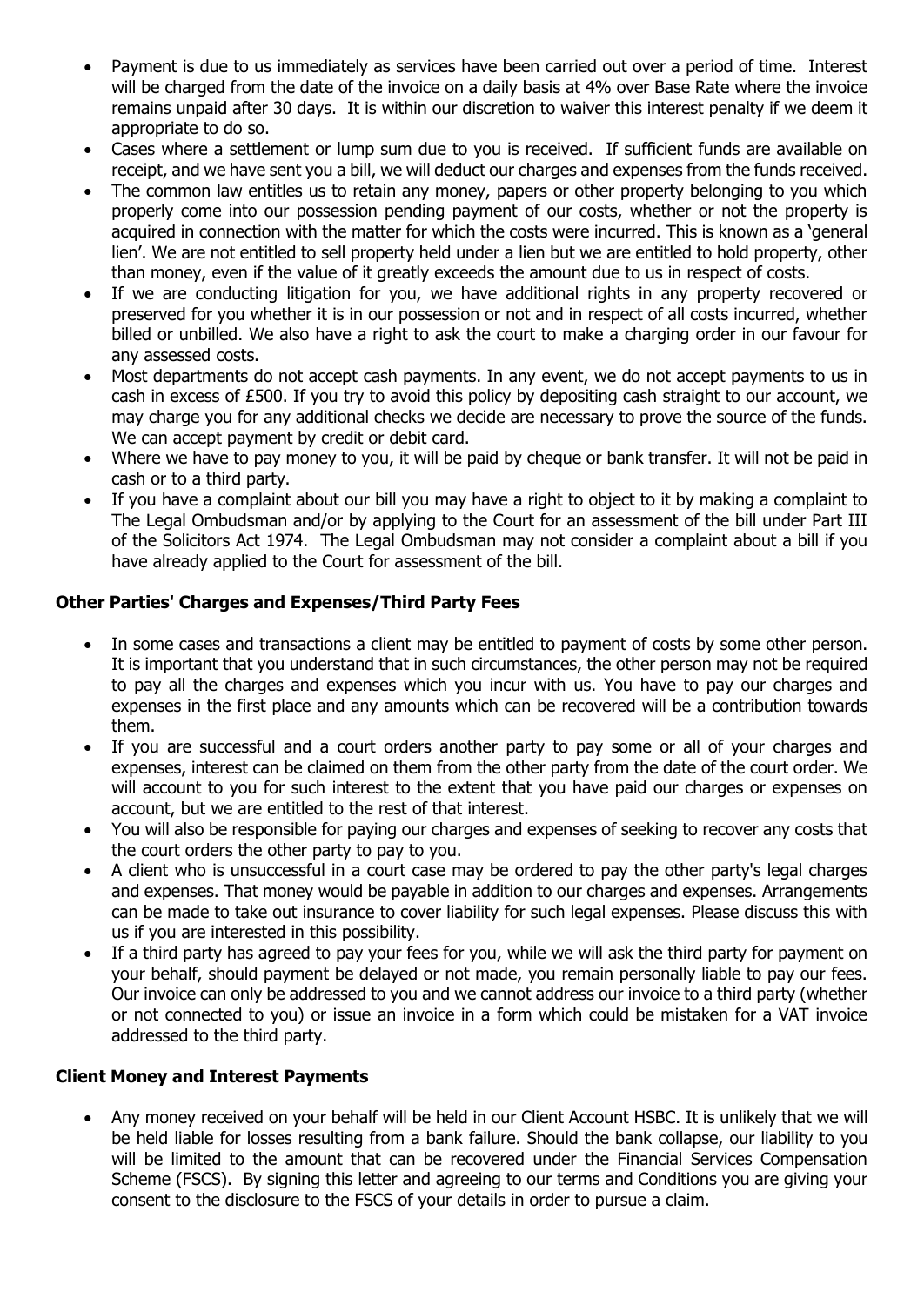- The £80,000 FSCS limit applies to the individual client, so if you hold other personal monies in the same bank as our client account, the limit remains £80,000 in total.
- Some deposit taking institutions have several brands, i.e. where the same institution is trading under different names. It is your responsibility to check either with your bank, the FSA or a financial adviser for more information.
- Subject to certain minimum amounts and periods of time set out in the Solicitors' Accounts Rules 1998, interest will be calculated and paid to you at the rate from time to time payable on HSBC's Designated Client Accounts. The period for which interest will be paid will normally run from the date on which funds are received by us until the date of issue of any cheque from our Client Account.

#### **Storage of Papers and Documents**

- After completing the work, we are entitled to keep all your papers and documents while there is money owing to us for our charges and expenses. We will keep our file of papers for you in storage for no more than 6 years (or until a child subject is 18 years old (family matters) or 24 years old (personal injury matters)), unless alternative arrangements are specifically made with you. Storage is on the clear understanding that we have the right to destroy it after 6 years or to make a charge for storage if we ask you to collect your papers and you fail to do so. We will not destroy any documents such as wills, deeds and other securities, which you ask us to hold in safe custody. No charge will be made to you for such storage unless prior notice in writing is given to you of a charge to be made from a future date which may be specified in that notice.
- If we retrieve papers or documents from storage in relation to continuing or new instructions, we will not normally charge for such retrieval. However, we may make a charge based on time spent for producing stored papers or documents to you or another at your request. We may also charge for reading, correspondence or other work necessary to comply with the instructions given by you or on your behalf.

## **Financial Services and Insurance Contracts**

- We are not authorised by the Financial Services Authority. However, we are included on the register maintained by the Financial Services Authority so that we can carry on insurance mediation activity, which is broadly the advising on, selling and administration of insurance contracts. This part of our business, including arrangements for complaints or redress if something goes wrong, is regulated by the Solicitors Regulation Authority. The register can be accessed via the Financial Services Authority website at [www.fsa.gov.uk/register.](file://///ecl-sv-STORAGE/shareddata/T%20Drive/Client%20Data%20-%20backed%20up/Bee%20Legal/www.fsa.gov.uk/register)
- The Law Society is a designated professional body for the purposes of the Financial Services and Markets Act 2000 but responsibility for regulation and complaints handling has been separated from the Law Society's representative functions. The Solicitors Regulation Authority is the independent regulatory body of the Law Society and the Legal Ombudsman is the independent complaints handling body of the Office for Legal Complaints.

## **Termination**

- You may end your instructions to us in writing at any time, but we can keep all your papers and documents while there is still money owing to us for our fees and expenses. If at any stage you do not wish us to continue doing work and/or incurring charges and expenses on your behalf, you must tell us this clearly in writing. If you or we decide that we should stop acting for you, you will pay our charges up until that point.
- We can decide to stop acting for you but only for good reason and on reasonable notice. Examples of good reasons include where there is a breakdown in confidence between us; if you do not pay an interim bill or request for payment on account; if you do not meet one of your responsibilities (see 'Your Responsibilities' above); where we judge that your refusal to accept our advice on the merits of your case runs the risk of exposing you or another interested party to costs which outweigh the potential outcome. We must give you reasonable notice in writing.
- Where we have not met with you, under the Consumer Protection (Distance Selling) Regulations 2000, for some non-business instructions, you may have the right to withdraw, without charge, within fourteen working days of the date on which you asked us to act for you. However, if we start work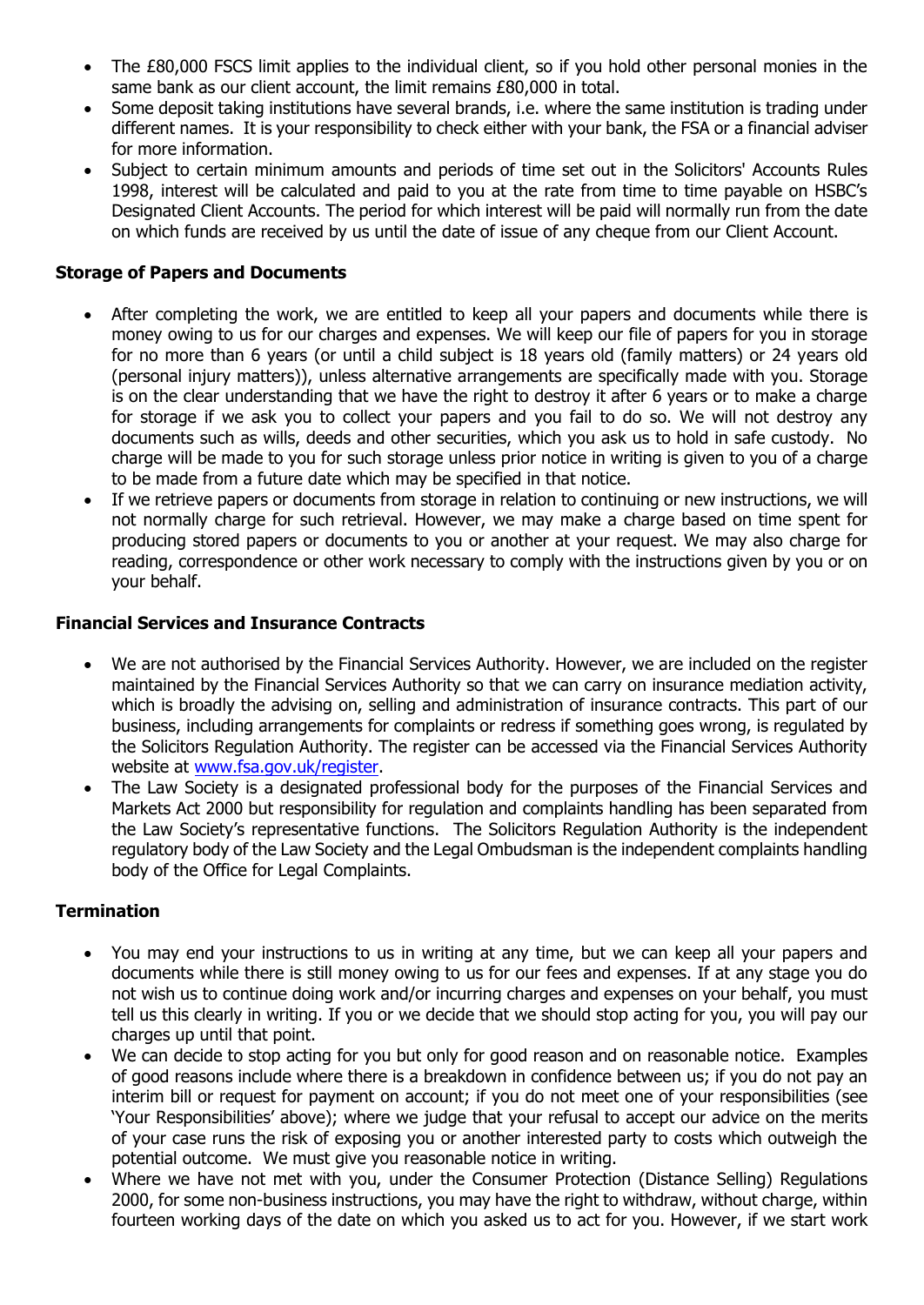with your consent within that period, you lose that right to withdraw. Your acceptance of these terms and conditions of business will amount to such consent. If you seek to withdraw instructions, you should give notice by telephone, e-mail or letter to the person named in the accompanying letter as being responsible for your work. The Regulations require us to inform you that the work involved is likely to take more than 30 days.

# **Tax Advice**

• Any work that we do for you may involve tax implications or necessitate the consideration of tax planning strategies. We may not be qualified to advise you on the tax implications of a transaction that you instruct us to carry out, or the likelihood of them arising. If you have any concerns in this respect, please raise them with us immediately. If we can undertake the research necessary to resolve the issue, we will do so and advise you accordingly. If we cannot, we may be able to identify a source of assistance for you.

# **Identity, Disclosure and Confidentiality Requirements**

- The law requires solicitors to get satisfactory evidence of the identity of their clients and sometimes people related to them. This is because solicitors who deal with money and property on behalf of their client can be used by criminals to launder money.
- To comply with the law, we need to get evidence of your identity as soon as possible. Our preferred practice is to see you with your original passport and a proof of address. However, separate guidance is available where this is not possible.
- We are entitled to refuse to act for you if you fail to supply appropriate proof of identity for yourself or for any principal whom you may represent. We may arrange to carry out an electronic verification of your identity if we consider that a saving of time and cost will be achieved by doing so. The cost of any such search will be charged to you. If the amount is in excess of £10 including VAT, we will seek your prior agreement.
- Solicitors are professionally and legally obliged to keep the affairs of the client confidential. However, solicitors may be required by statute to make a disclosure to the Serious and Organised Crime Agency where they know or suspect that a transaction may involve money laundering or terrorist financing. If we make a disclosure in relation to your matter, we may not be able to tell you that a disclosure has been made. We may have to stop working on your matter for a period of time and may not be able to tell you why.
- Our firm may be subject to audit or quality checks by external firms or organisations. We may also outsource work. This might be for example typing, photocopying, costing, or research and preparation to assist with your matter. Information from your file may therefore be made available in such circumstances. We will always aim to obtain a confidentiality agreement with the third party. If you do not want your file to be audited or outsourced, please tell us as soon as possible.
- In order to comply with court and tribunal rules, all documentation relevant to any issues in litigation, however potentially damaging to your case, have to be preserved and may be required to be made available to the other side. This aspect of proceedings is known as 'disclosure'. Subject to this, we will not reveal confidential information about your case except as provided by these terms of business and where, for example, your opponent is ordered to pay your costs, we have to meet obligations to reveal details of the case to them and to the court.

## **Communication Between Us**

- We aim to communicate with you by such method as you may request. We may need to virus check discs or email. Unless you withdraw consent, we will communicate with others when appropriate by e-mail or fax but we cannot be responsible for the security of correspondence and documents sent by e-mail or fax.
- The Data Protection Act requires us to advise you that your particulars are held on our database. We use the information that you provide primarily for the provision of legal services to you and for related purposes including updating and enhancing client records; analysis to help us manage our practice; statutory returns; legal and regulatory compliance.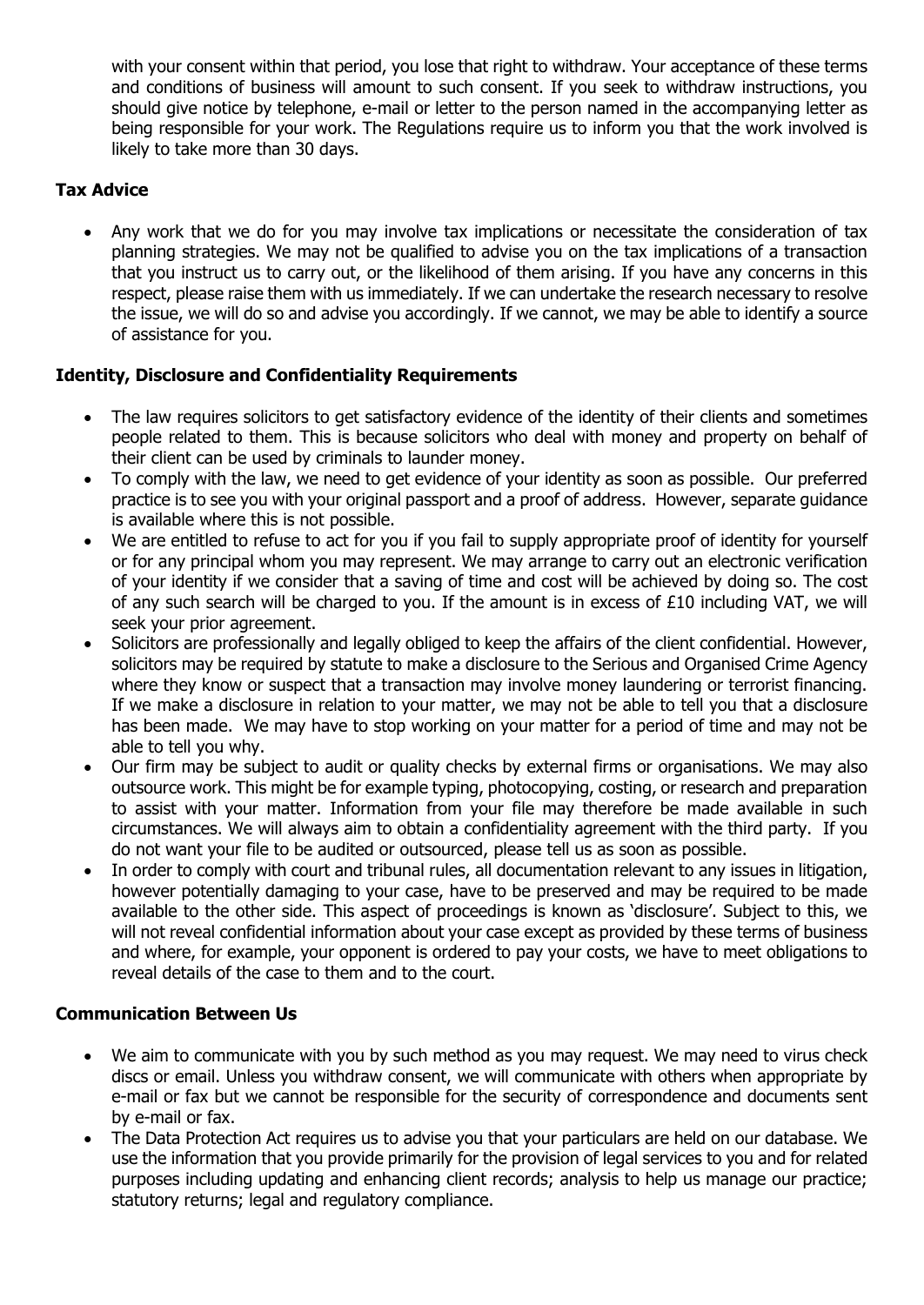- Our use of that information is subject to your instructions, the Data Protection Act 1998 and our duty of confidentiality. Please note that our work for you may require us to give information to third parties such as expert witnesses and other professional advisers. You have a right of access under data protection legislation to the personal data that we hold about you.
- We may from time to time send you information which we think might be of interest to you. If you do not wish to receive that information please write to us.

# **Limiting Liability**

- Our liability to you for a breach of your instructions shall be limited to  $£2,000,000$ . We will not be liable for any consequential, special, indirect or exemplary damages, costs or losses or any damages, costs or losses attributable to lost profits or opportunities.
- We can only limit our liability to the extent that the law allows. In particular, we cannot limit our liability for death or personal injury caused by our negligence.
- If you accept or have accepted any express exclusion and/or limitation of liability from any of your other professional advisors, our total liability to you arising out of the provision of our services will not exceed the net aggregate of the amount for which we would otherwise have been liable after deducting any amount which we would have been entitled to recover from such advisor as a matter of law whether pursuant to statute or otherwise, but are prevented from doing so as a result of any such exclusion and/or limitation of liability.
- Please ask if you would like us to explain any of the terms used above.

## **Legal Aid**

Civil Legal Aid has been abolished by the Legal Aid, Sentencing and Punishment of Offenders Act 2012 except in very limited circumstances. If you require further advice about legal aid, please contact our offices. Please note we do not offer cases funded on a legal aid basis.

#### **Authority to pay damages to us**

We will take any charges payable by you from your damages so by instructing us you expressly authorise the other side and/or their insurers to pay your damages to us. We will then send the balance to you within 7 days of receipt of the damages. By agreeing these terms and conditions you authorise us to have the damages paid to this firm and you authorise us to deduct all costs and disbursements due to us.

## **Costs Orders**

It has been discussed with you the situation where you may be responsible for another party's legal costs if your claim is unsuccessful or if you withdraw from the case. You will also be responsible for the other side's legal costs if you fail to accept any offer of compensation that the other side make and continue to trial and are then awarded a sum that is equal to or lower than the offer from the other side. These costs of another party may be covered by an existing insurance arrangement that you have or you may be able to purchase insurance to cover this potential liability. We can help you with this.

## **Limitation period**

Any proceedings for personal injury must be issued at court within three (3) years of the date of the accident.

## **Complaints**

Please read about our Complaints Process here.

## **Compliance Officer for Legal Practice**

If you have any concerns about the way your case is handled or any matters concerning the firm or any suggestions on how we can improve our service to you please contact our Compliance Office for Legal Practice, Mark Gough, who is authorised by the Solicitors Regulation Authority.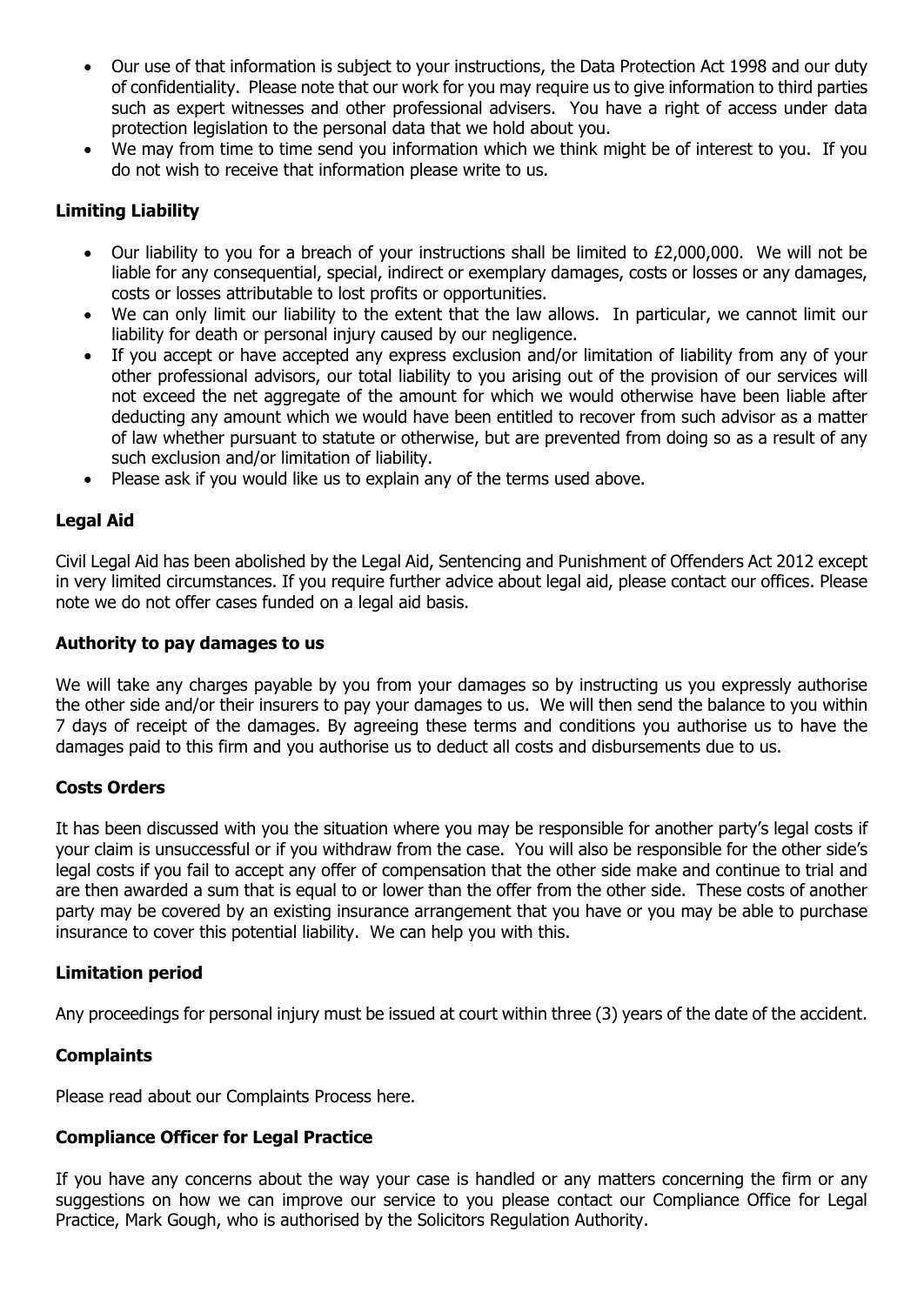## **Recommendations, referrals and Collective Marketing Agreements**

We market this firm by recommendations from former clients and by referrals from former clients and others. Since 1st April 2013, law firms in the personal injury sector have be prohibited from paying a referral fee.

We are on a number of marketing companies Panels of personal injury solicitors. We pay a collective marketing fee for our place on the Panel and our services are marketed alongside the other specialist personal injury law firms. This is a Panel limited to the members and is not a whole of the market search for a Solicitor or a recommendation personal to you.

We do not pay on a case by case basis for introductions.

#### **Termination**

In the unlikely event we can no longer act for you we will advise you accordingly providing reasons for our decision if appropriate although due to the Money Laundering Regulations (2007) and Data Protection Act 1998 or due to client confidentiality reasons this is not always possible. Please note we would be entitled to keep your papers and documents while there is money owing to us for our costs and expenses.

#### **Money Laundering and identity check**

We are required to provide you with prescribed information in order to comply with the law on money laundering. Please find the attached fact sheet and return the relevant proof of identity to us as soon as possible.

Under the Proceeds of Crime Act 2002 and Money Laundering Regulation 2007 we must report any suspicions that we have regarding money laundering to the authorities. These regulations used to be restricted to the proceeds of drug trafficking and terrorist activity, but now relate to the proceeds of any crime whatsoever. There are severe penalties if we do not comply and it is highly unlikely that the need to make a report would ever apply to you, but you should be aware of our obligations.

If we make a report the Act stops us from carrying out any further work for you unless we obtain authority to do so. The Act also stops us from telling you that a report has been made or explaining to you why we have stopped work for you. These duties override our duty to you and as such you accept that we will not be liable for any loss you may suffer because of our actions in complying with these duties.

## **Data Protection**

We use the information you provide primarily for the provision of legal services to you and for related purposes including:

- Pursuing and advising on your claim;
- Updating and enhancing client records:
- Analysis to help us manage our practice;
- Statutory returns; and
- Legal and regulatory compliance.

Our use of that information is subject to your instructions, the Data Protection Act 1998 and our duty of confidentiality. Please note that our work for you may require us to give information to third parties such as expert witnesses and other professional advisers. You have a right of access under data protection legislation to the personal data that we hold about you.

#### **Outsourcing**

Sometimes we ask other companies or people to do typing or photocopying or other work such as investigation, witness statement taking or medical reports on our files to ensure this is done promptly. We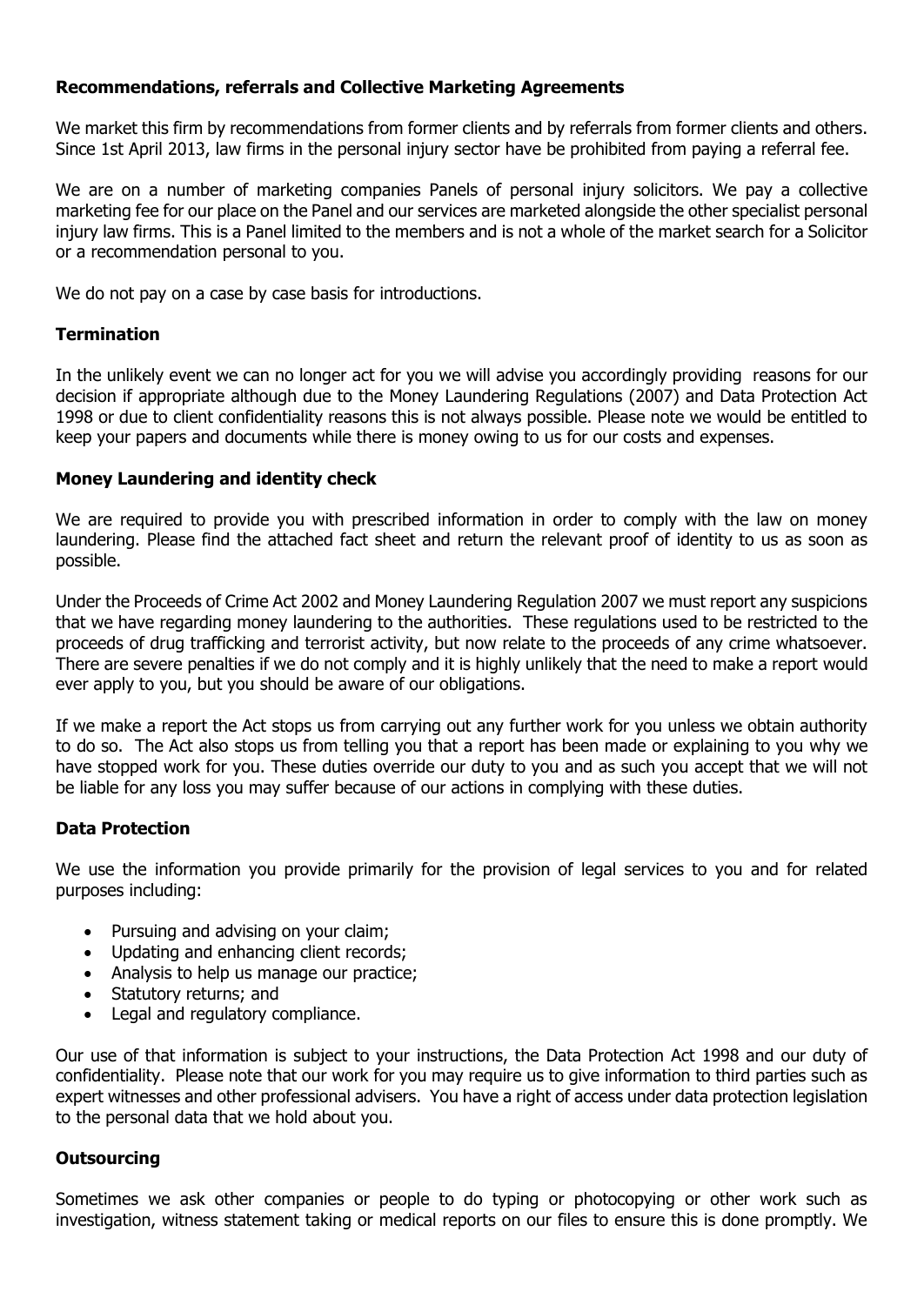will always seek a confidentiality agreement with these outsourced providers. If you do not want your file to be outsourced, please tell us as soon as possible.

As part of our quality control processes external firms or organisations may conduct audit or quality checks on our practice. These external firms or organisations are required to maintain confidentiality in relation to your files.

#### **Contracts made away from this firm's office**

If we met with you away from our firm's office, then The Consumer Protection (Cancellation of Contracts made in a consumer's home or place of work etc) Regulations 2008 apply to this matter. This means you have the right to cancel your instructions to us within fourteen working days of receiving this letter. You can cancel your instructions by contacting us by post or by email to this office.

If we have started work on your file, you may be charged if you cancel your instructions. If you would like us to commence work on your file within the next fourteen working days, please sign these terms and conditions and return it to this office by email or post.

#### **Insurance mediation**

We are not authorised by the Financial Conduct Authority or the Prudential Regulation Authority. However, we are included on the register maintained by the Financial Conduct Authority and Prudential Regulation Authority so that we may carry on insurance mediation activity, which is broadly the advising on, selling and administration in insurance contracts. This part of our business, including arrangements for complaints or redress if something goes wrong, is regulated by the Solicitor Regulation Authority. The register can be accessed via the Financial Conduct Authority website at [www.fca.org.uk/firms/systems-reporting/register.](file://///ecl-sv-STORAGE/shareddata/T%20Drive/Client%20Data%20-%20backed%20up/Bee%20Legal/www.fca.org.uk/firms/systems-reporting/register)

The Law Society of England and Wales is a designated professional body for the purposes of the Financial Services and Markets Act 2000. The Solicitors Regulation Authority is the independent regulatory arm of the Law Society. The Legal Ombudsman is an independent complaints-handling body. If you are unhappy with any insurance advice you receive from us, you should raise a complaint in accordance with the firm's complaints procedure.

#### **Limiting liability**

Our liability to you for professional negligence shall be limited to £3,000,000. We will not be liable for any consequential, special, indirect or exemplary damages, costs or losses or any damages, costs or losses attributable to lost profits or opportunities.

We can only limit our liability to the extent the law allows. In particular, we cannot limit our liability for death or personal injury caused by our negligence. Please ask if you would like us to explain any of the terms above.

In certain circumstances and in certain cases we may wish to limit further our legal liability to you but if we need to do so I will discuss and write to you separately about this.

#### **Provision of Services Regulations 2009**

Under these Regulations we must provide you with details about our VAT and professional indemnity insurance and how you can access these. These details are available at the firm's offices and a copy may be made for your records if you attend our offices.

#### **Regulatory Status**

All services provided by us are as a firm of solicitors, authorised and regulated by the Solicitors Regulation Authority.